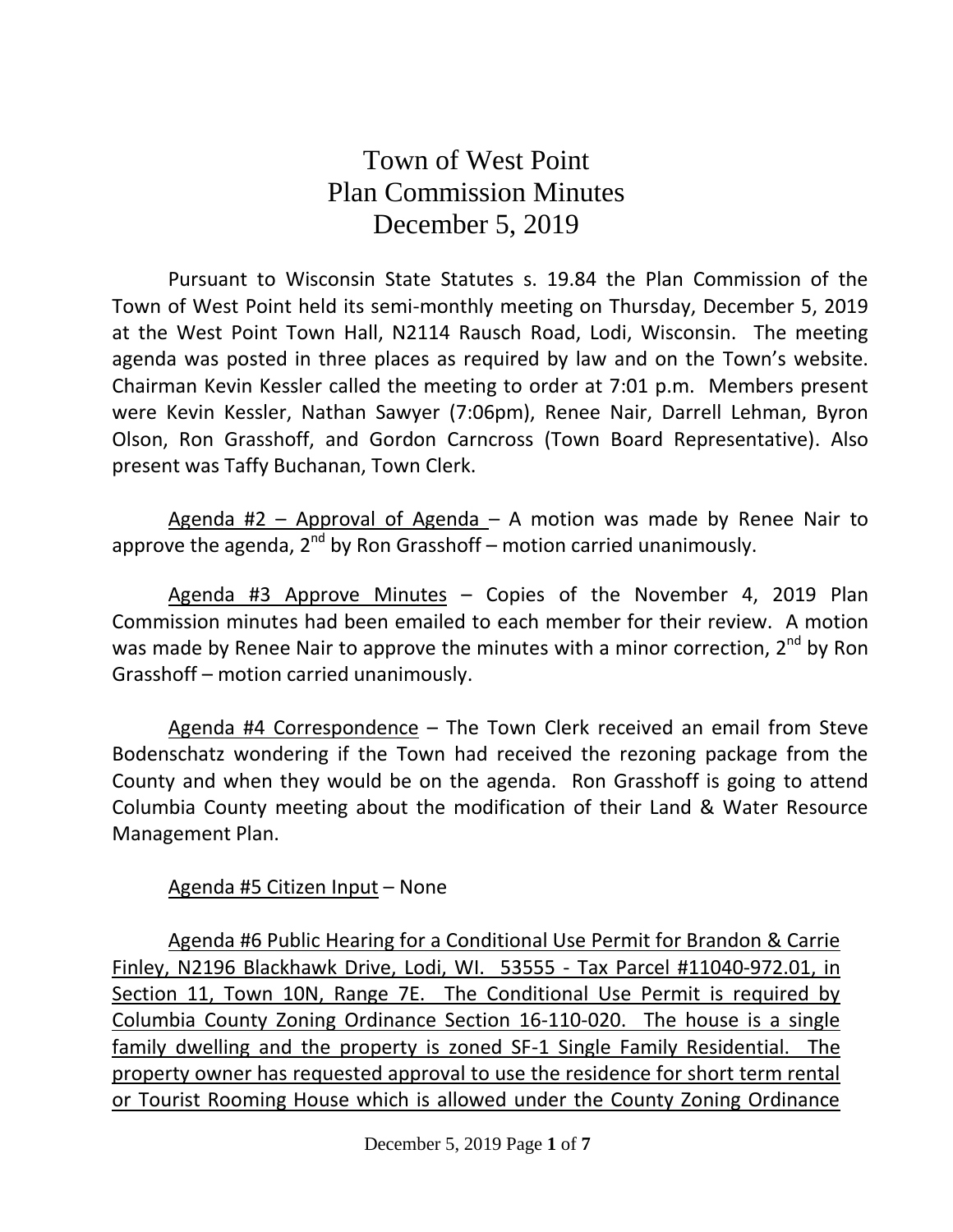with a conditional use permit. – The public hearing was opened at 7:08pm. Taffy Buchanan, Town Clerk, stated 37 letters were sent to landowners within 1000 feet to notice them about the public hearing. The Town received 1 notice back marked undeliverable. Brandon Finley explained the proposed of the CUP for a Tourist Rooming House. Brandon Finley stated they are living in the house right now while they are remodeling their other house, but are looking to rent it out once their other house is finished. Their other house is in Selwood, so they are close by for any issues that come up while they are renting the Trails End house. No one else presented comments or registered at the public hearing and no written comments were received. The public hearing was closed at 7:11pm.

Agenda #7 Public Hearing for a Land Division, Rezone, and Variance for Scott Earnest & Kathryn Livesay, at W12497 County Highway V, Lodi, WI 53555, for a 2-lot Land Division and Rezoning from A-1 Agriculture to RR-1 Rural Residential and A-1 Agriculture with an A-4 Agricultural Overlay. A variance request has also been received for a driveway over 1000 feet. The parcel is #11040-107 Section 9, Town 10N, Range 7E in the Town of West Point. This parcel will be divided through a Certified Survey Map into 2 lots. – The public hearing was opened at 7:12pm. Taffy Buchanan, Town Clerk, stated 16 letters were sent to landowners within 1000 feet to notice them about the public hearing. The Town received 1 notice back marked undeliverable. Scott Earnest explained the proposal. They would like to build a house and shed on the land and according to Columbia County Ordinances you cannot build a residence on land zoned A-1. In order to build a house they have to rezone 5 acres to RR-1 Rural Residential and have the rest of their land zoned A-1 Agriculture with an A-4 Overlay. They also need a waiver of access granted since they do not have road frontage and a variance to the 1000 feet shared driveway maximum. No one else presented comments or registered at the public hearing and no written comments were received. The public hearing was closed at 7:15pm.

Agenda # 8 Public Hearing for a Minor Land Division for Lucille R. Foster Trust c/o Kathy Esser, 455 S. Junction Road, Madison, WI 53719. The parcels being affected are #11040-164.A and #11040-165. The present parcel #11040-164.A would be expanded with a 66' wide addition from the present parcel #11040-165 to provide frontage on Fjord Road. That parcel would be "Lot 2" of the proposed minor land division. In addition, a new lot of approximately 5.32 acres ("Lot 1") would be created by removing it from the present parcel and #11040-165. In accordance with s. 6.12(B)(1) of the ordinance, the applicant may request to be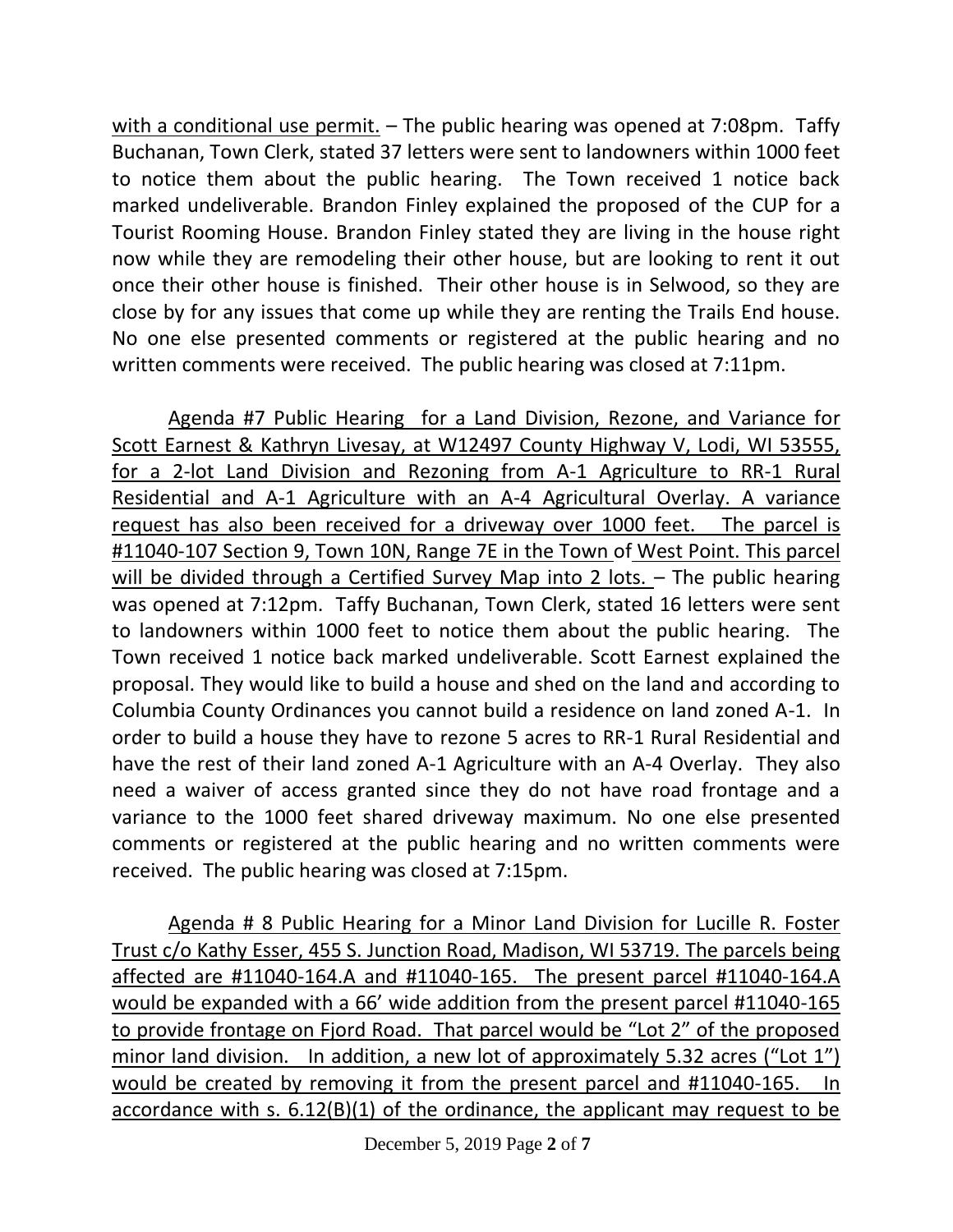excused from several submittal requirements normally applicable to major land divisions. – The public hearing was opened at 7:15pm. Taffy Buchanan, Town Clerk, stated 29 letters were sent to landowners within 1000 feet to notice them about the public hearing. The Town received 1 notice back marked undeliverable. Jim Grothman explained the proposed minor land division. Justin & Neisha Vils, N1740 Fjord Road, were present at the public hearing because they wondered if a driveway was going in and how the proposed lot might affect their property. No one else presented comments or registered at the public hearing and no written comments were received. The public hearing was closed at 7:22pm.

Agenda #9 Conditional Use Permit for Tourist Rooming House for Brandon & Carrie Finley, N2196 Blackhawk Drive, Lodi, WI. 53555 - Tax Parcel #11040- 972.01. - The summary report from Columbia County did not seem to have all the necessary information. A motion was made by Ron Grasshoff to go through each of the Findings of Fact and ask questions of the applicant as we go through them, 2<sup>nd</sup> by Gordon Carncross – motion carried unanimously. A motion was made by Ron Grasshoff to find criteria's #1, #2, & #5 to be found "satisfied with conditions" 1-17 listed on the County Report under "Items for Consider" and additional conditions: 1) proof of commercial insurance as a Tourist Rooming House is provided, 2) the rental agreement is adjusted to limit it to 3 vehicles on the property, 3) the rental agreement is incorporated into the CUP and conditions, 4) the well is sampled and found to be safe, and 5) the septic system is found satisfactory for the number of bedrooms; in addition, Ron Grasshoff's motion was to find criteria's #3, #4, #6, & #5 to be found "satisfied", 2<sup>nd</sup> by Nathan Sawyer – motion carried unanimously. Conditions 1-17 listed on the County Report under "Items for Consider" are: 1. The Conditional Use Permit is not transferrable to another owner; 2. Accessory structures shall not be used as habitable structures; 3. Pets shall be contained on the rental property; 4. Establishment of quiet hours. Typical conditions include quiet hours between 10:00 pm and 8:00 am on weekdays and 11:00 pm and 8:00 am on weekends; 5. All fires shall be in a proper fire pit structure, and shall be extinguished during established quiet hours; 6. The use of fireworks shall be prohibited; 7. The use of firearms shall be prohibited. 8. Special events or parties shall be prohibited; 9. Parking must be provided on-site, with a maximum of 3 vehicles allowed; 10. Occupancy associated with the Tourist Rooming House shall be limited to 8 persons; 11. Provide the Planning and Zoning Department, Town Chair, Town Clerk and Town Constable with a 24-hour contact number; 12. A sign no larger than 12" by 18" shall be placed near the primary entrance door with a 24-hour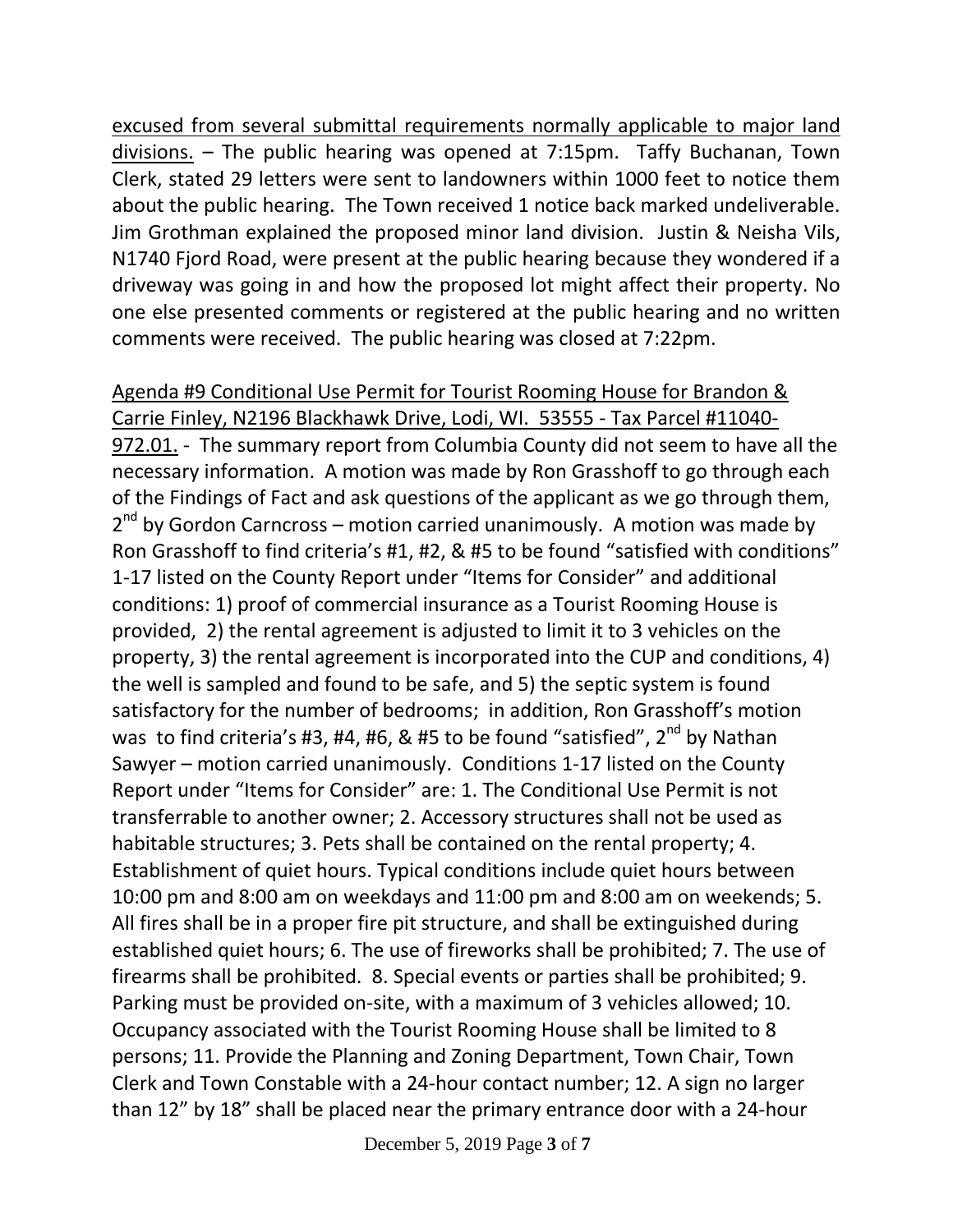contact number in case of a complaint or emergency. If the owner does not live within one hour's drive of the tourist rooming house, there shall be a local contact person; 13. A state sales tax number must be obtained and provided to the Planning and Zoning Department; 14. Property must remain free from citation and charges for nuisance, disorderly conduct or other illegal activity; 15. Garbage and recycled materials shall be properly stored; 16. Owner's website or other advertising shall state there are conditions associated with this use; 17. The Planning and Zoning Department shall have the right of inspection for the purpose of determining compliance with this permit during normal working hours or upon reasonable notice outside of normal hours. A motion was made by Byron Olson to recommend to the Town Board that they make the Finding of Facts recommended by the Plan Commission and to recommend to Columbia County that they approve the CUP with the above conditions,  $2^{nd}$  by Ron Grasshoff – motion carried unanimously.

Agenda #10 CSM Review for Land Division, Rezone, and Variance for Scott Earnest & Kathryn Livesay, at W12497 County Highway V, Lodi, WI 53555 - Tax Parcel #11040-107 – A motion was made by Ron Grasshoff to excuse the applicants from the following citations: 6.08(B)(1) subsections E, F, G, H, I, J; 6.08(B)(2); 6.08 (B)(3) (entire subsection); 6.08(B) (4) (entire subsection); 6.08(B) (7) in accordance with  $6.12(B)(1)$  of the West Point Code of Ordinance,  $2^{nd}$  by Gordon Carncross – motion carried unanimously. A motion was made by Kevin Kessler to recommend approval of the waiver of access to a public road and an additional waiver to exceed 1000 feet for the length of the driveway,  $2^{nd}$  by Ron Grasshoff – motion carried unanimously. A motion was made by Kevin Kessler to recommend to the Town Board to approve the CSM subject to the conditions suggested by the Town Attorney if such suggested conditions were completed by the January Town Board meeting,  $2^{nd}$  by Renee Nair – motion carried unanimously. The Town Attorney suggested Covenants & Restriction include the deed restriction for the A-4 overlay, the map with the building envelope, and the coupling of the two parcels. A "park fee" of \$900.00 would also need to be paid since a new lot has been created. Ron Grasshoff noted part of the parcel is in an environmental corridor indicated in the Town's Comprehensive Plan's Maps.

Agenda #11 CSM Review for Minor Land Division for Lucille R. Foster Trust for Tax Parcels #11040-164.A and #11040-165. - A motion was made by Renee Nair to excuse the applicant from the following citations: 6.08(B)(1) subsections E, F, G, H, I, J; 6.08(B)(2); 6.08 (B)(3) (entire subsection); 6.08(B) (4) (entire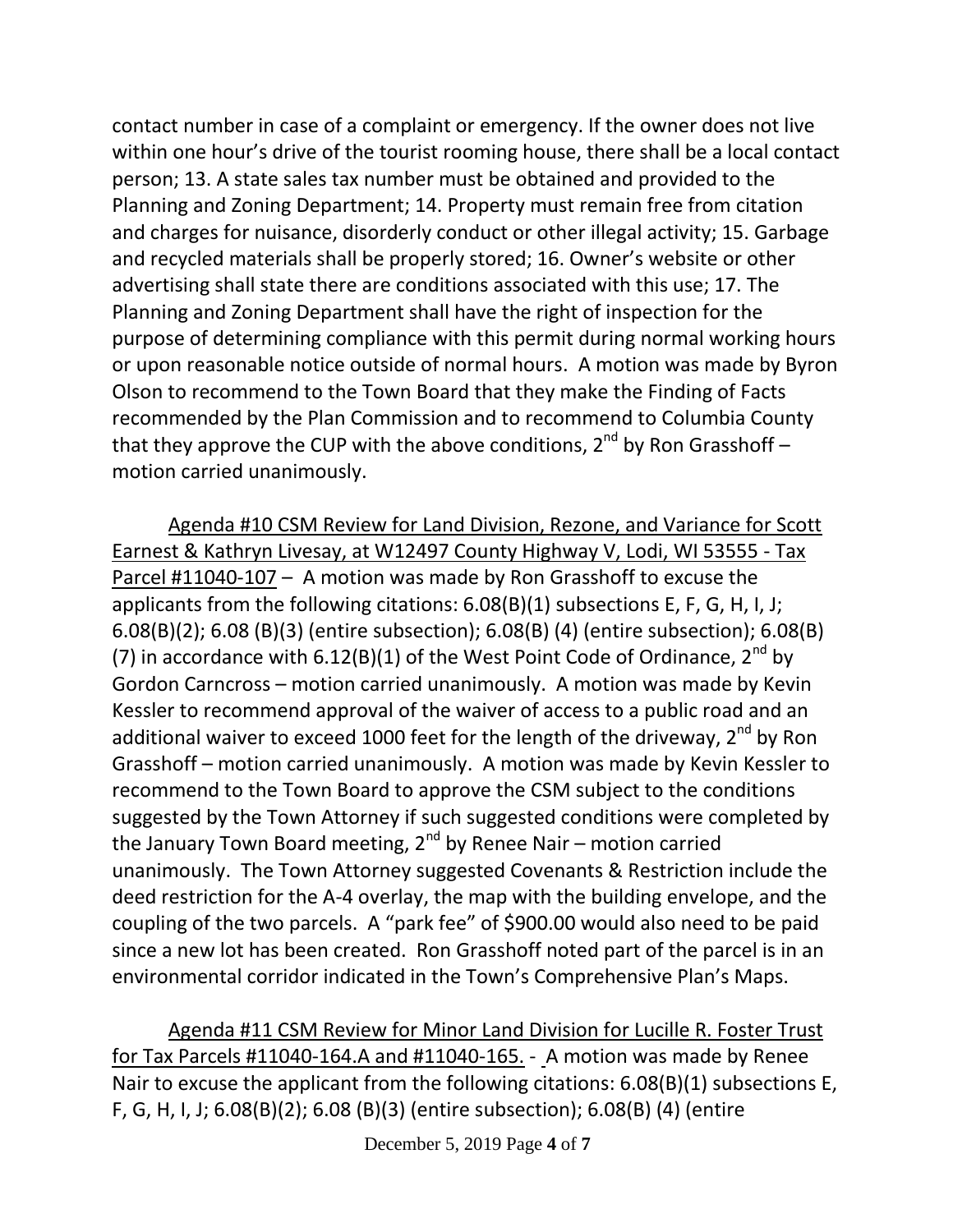subsection); 6.08(B) (7) in accordance with 6.12(B)(1) of the West Point Code of Ordinance for the CSM pending before the Plan Commission with the understanding of the additional information submitted this evening satisfied some citations,  $2^{nd}$  by Ron Grasshoff – motion carried unanimously. The Town Attorney provided nine proposed conditions to the Plan Commission to consider before approving the CSM (*attached to the minutes*). The Plan Commission made and an edit to #3, taking out "and approval of the Columbia County Board of Supervisors as to the road dedication" and an edit to #6 adding "financial" before the word "consideration". The Plan Commission also wants the Town Attorney to add 3 more conditions concerning: recording a shared access and driveway easement agreement; a letter approving of the CSM; and Declaration of Covenants & Restrictions prohibiting further division of Lot 1. These would be numbered 10, 11, and 12. A motion was made by Kevin Kessler to recommend to the Town Board approval of the CSM submitted with the recommended conditions 1 thru 12 with the edits to 3 and 6,  $2^{nd}$  by Byron Olson – motion carried unanimously.

Agenda #12 Town Board Report – Gordon Carncross gave the Town Board report.

Agenda #13 Set Next Meeting Date – The next meeting will be scheduled as needed.

Agenda #14 Adjourn Meeting - A motion was made by Renee Nair to adjourn the December 5, 2019 Plan Commission meeting,  $2^{nd}$  by Ron Grasshoff – motion carried unanimously. The meeting was adjourned at 10:08pm.

> Respectfully Submitted by *Taffy Buchanan,* Town Clerk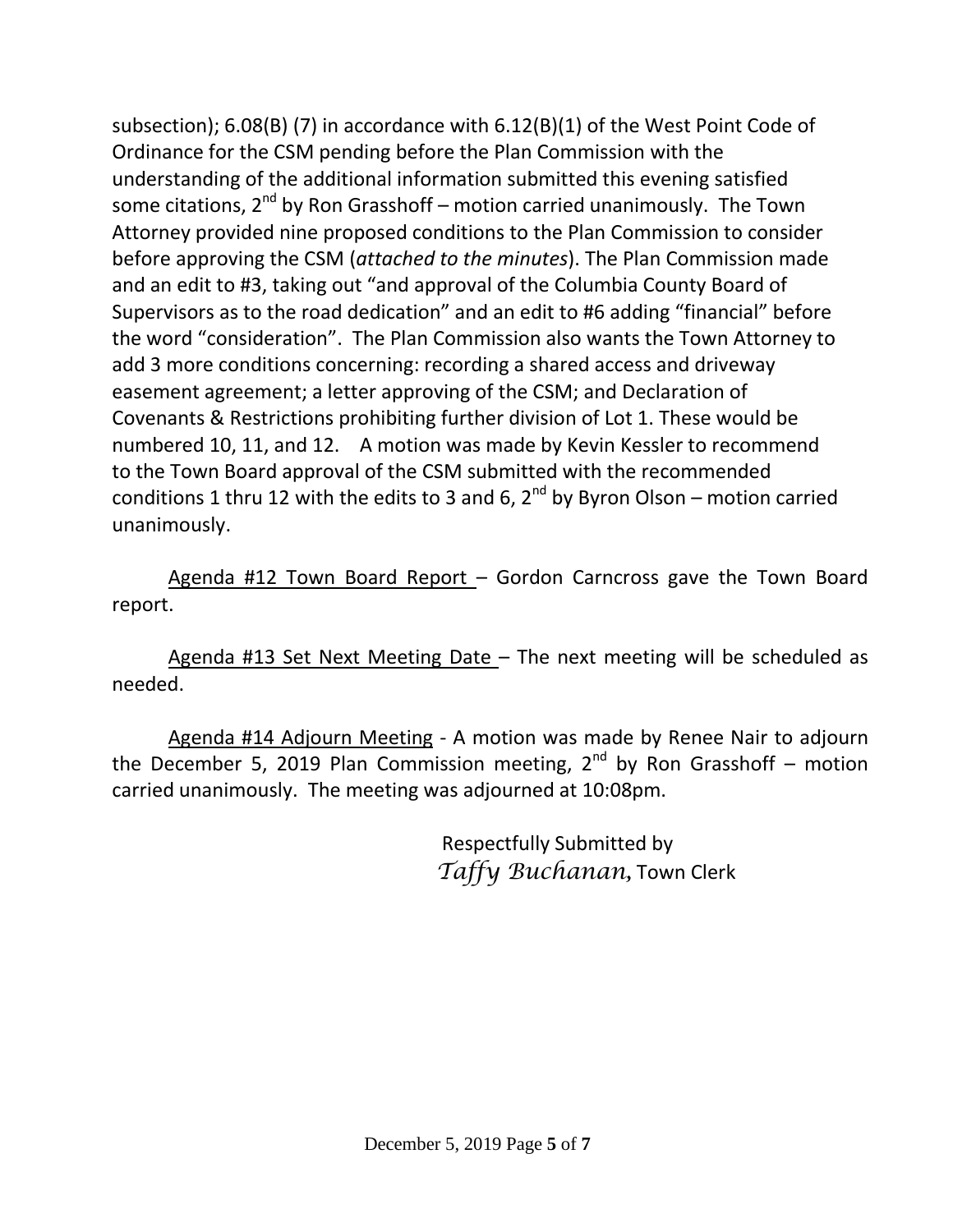## **FOR PLAN COMMISSION CONSIDERATION PROPOSED RECOMMENDED CONDITIONS OF APPROVAL** OF **FOSTER TRUST/WEYNAND CSM** [GROTHMAN FILE NO. 719-314]

The Plan Commission hereby recommends approval of the Foster Trust/Weynand CSM to the Town Board provided all of the conditions set forth below are met prior to the time the CSM is submitted to the Town for final execution and recording:

Execution of a Declaration of Covenants, Conditions and Restrictions in a 1. form acceptable to the Town Attorney and Town Chair, providing that no building permit shall be issued by the Town for Lot 2 of the CSM until the Applicant complies with all applicable provisions of Chapter 12 of the Town's Code of Ordinances regulating construction and maintenance of driveways, including Section 12.21, Engineering Plan Components.

Payment of a fee in lieu of park land dedication for the newly created Lot 1  $2.$ of the CSM as required by Section 6.17(E) of the Code in the amount of \$900.00.

Obtaining final written approval of the CSM by Columbia County Planning 3. and Zoning Department and approval of the Columbia County Board of Supervisors as to the road dedication prior to the recording of the CSM.

Execution by the land divider(s) of the Town's Notice of Responsibility 4. Agreement acknowledging payment of all fees and expenses incurred by the Town in connection with the review of the CSM and all related documents including, but not limited to, all review fees including the fees of the Town Attorney and Town Engineer. All fees to be paid current prior to or at the time the final CSM is execute by the Town.

Pursuant to Section 6.14(E) of the Code, depict of the required Building 5. Envelopes on Lots 1 and 2, which locations shall be approved by the Town Board and which map shall be incorporated into a Declaration of Covenants, Conditions and Restrictions in a format acceptable to the Town Attorney and Town Chair and recorded along with the final CSM.

That the Town Board, for consideration acceptable to it, dedicate Outlots 2 6. and 3 of The Fjords for public road purposes to establish public road frontage for Lots 1 and 2 of the CSM and adjoining lands.